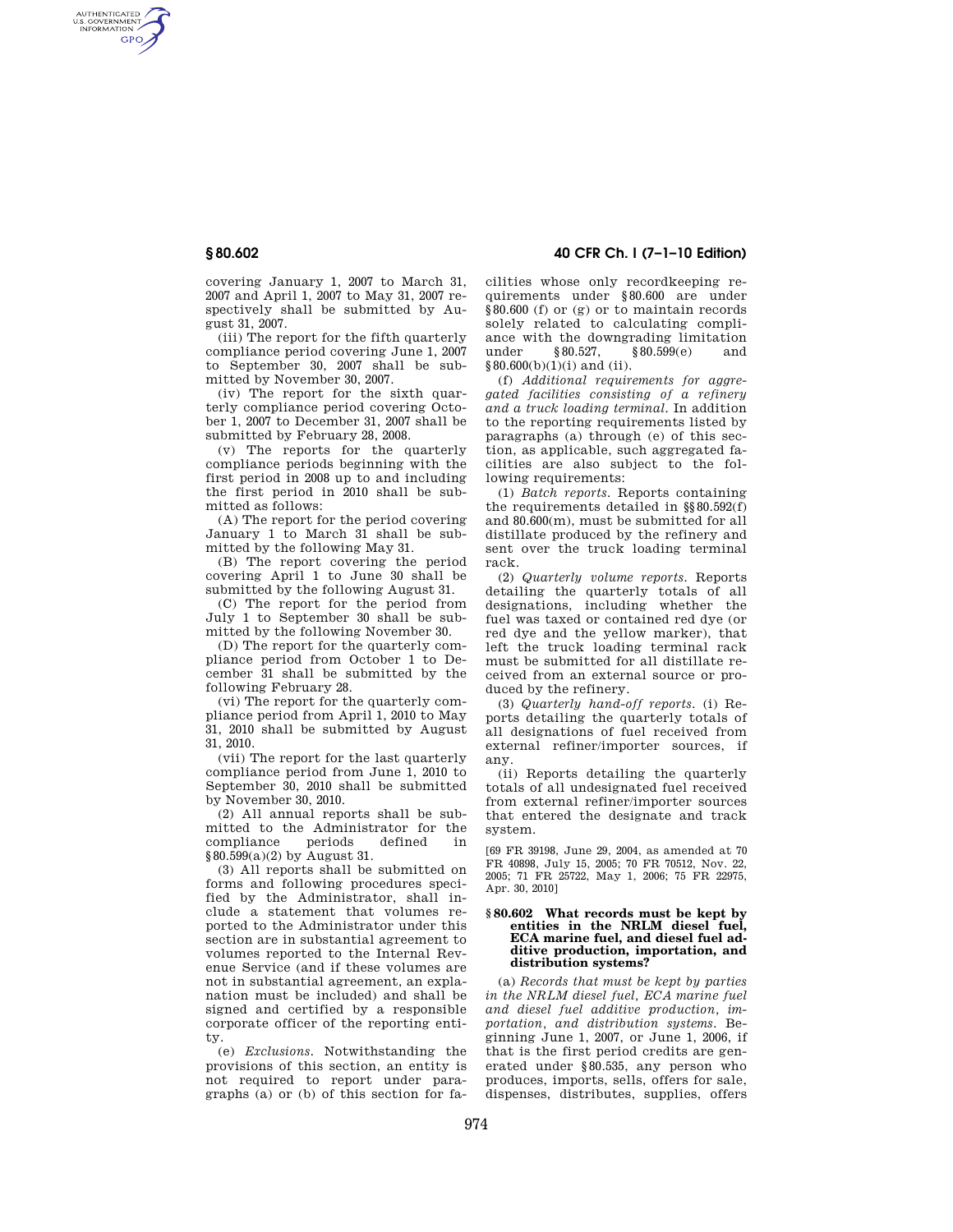## **Environmental Protection Agency § 80.602**

for supply, stores, or transports nonroad, locomotive or marine diesel fuel, or ECA marine fuel (beginning June 1, 2014) subject to the provisions of this subpart, must keep all the following records:

(1) The applicable product transfer documents required under §§80.590 and 80.591.

(2) For any sampling and testing for sulfur content for a batch of NRLM diesel fuel produced or imported and subject to the 15 ppm sulfur standard or any sampling and testing for sulfur content as part of a quality assurance testing program, and any sampling and testing for cetane index, aromatics content, marker solvent yellow 124 content or dye solvent red 164 content of NRLM diesel fuel, ECA marine fuel, NRLM diesel fuel additives or heating oil:

(i) The location, date, time and storage tank or truck identification for each sample collected;

(ii) The name and title of the person who collected the sample and the person who performed the testing; and

(iii) The results of the tests for sulfur content (including, where applicable, the test results with and without application of the adjustment factor under §80.580(d)), for cetane index or aromatics content, dye solvent red 164, marker solvent yellow 124 (as applicable), and the volume of product in the storage tank or container from which the sample was taken.

(3) The actions the party has taken, if any, to stop the sale or distribution of any NRLM diesel fuel or ECA marine fuel found not to be in compliance with the sulfur standards specified in this subpart, and the actions the party has taken, if any, to identify the cause of any noncompliance and prevent future instances of noncompliance.

(b) *Additional records to be kept by refiners and importers of NRLM diesel fuel and ECA marine fuel.* Beginning June 1, 2007, or June 1, 2006, pursuant to the provisions of §§80.535 or 80.554(d) (or June 1, 2014, pursuant to the provisions of §80.510(k)), any refiner producing distillate or residual fuel subject to a sulfur standard under §§80.510, 80.513, 80.536, 80.554, 80.560, or 80.561, for each of its refineries, and any importer importing such fuel separately for each

facility, shall keep records that include the following information for each batch of NRLM diesel fuel, ECA marine fuel, or heating oil produced or imported:

(1) The batch volume.

(2) The batch number, assigned under the batch numbering procedures under §80.65(d)(3).

(3) The date of production or import. (4) A record designating the batch as one of the following:

(i) NRLM diesel fuel, NR diesel fuel, LM diesel fuel, ECA marine fuel, or heating oil, as applicable.

(ii) Meeting the 500 ppm sulfur standard of  $§80.510(a)$ , the 15 ppm sulfur standard of  $§80.510(b)$  and (c), the 1,000 ppm sulfur standard of §80.510(k), or other applicable standard.

(iii) Dyed or undyed with visible evidence of solvent red 164.

(iv) Marked or unmarked with solvent yellow 124.

(5) For foreign refiners and importers of their fuel, the designations and other records required to be kept under §80.620.

(6) All of the following information regarding credits, kept separately for each compliance period, kept separately for each refinery and for each importer facility, kept separately if converted under §80.535(a) and (b) or §80.535(c) and (d), and kept separately from motor vehicle diesel fuel credits:

(i) The number of credits in the refiner's or importer's possession at the beginning of the calendar year.

(ii) The number of credits generated. (iii) The number of credits used.

(iv) If any were obtained from or transferred to other parties, for each other party, its name, its EPA refiner or importer registration number consistent with §80.597, and the number obtained from, or transferred to, the other party.

(v) The number in the refiner's or importer's possession that will carry over into the subsequent calendar year compliance period.

(vi) Commercial documents that establish each transfer of credits from the transferor to the transferee.

(7) The calculations used to determine baselines or compliance with the